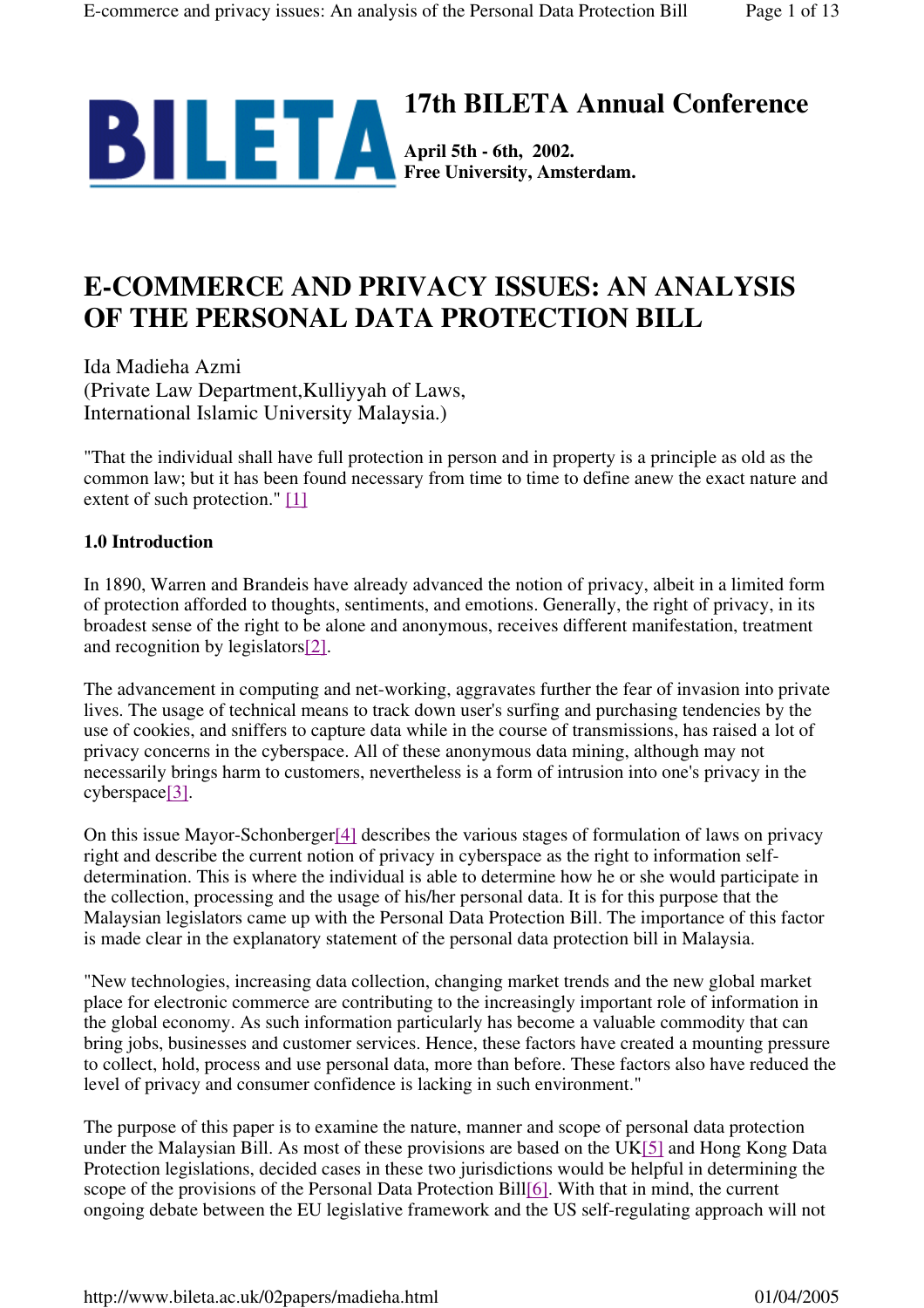be within the scope of this paper[7].

# **2.0 The definition of personal data**

Under the Bill, the term "personal data" is defined to mean "any information recorded in a document in which it can practically be processed wholly or partly by any automatic means or otherwise which relates directly or indirectly to a living individual who is identified or identifiable from that information or from that and other information in the possession of the data user including any expression of opinion about the individual and any indication of the intentions of the data user in respect of that individual."[8]

The above definition will include in its scope:

- Any information or opinion, as long as it is identifiable to a living person, and
- Data which is processed both manually and electronically.

The kinds of data covered under the law are those personal and identifiable to a living individual. Where a particular database contains a combination or personal data and other data, there is a need to distinguish between the two. For example in the case of *R v Barry Rees*[9], the Court of Appeal distinguishes between two types of data in possession of the National Police Computer; i.e. information relating to a living individual who can be identified from that information (personal data) and information in relation to a vehicle or a business but not to any living individual (other data).

Accordingly, as one of the essential elements is the identifiability of the data, like the position in the UK and Hong Kong, anonymised data would not be falling under the definition[10].However, as found in *Ltd, R v. Department of Health Ex Parte Source Informatics*[11], anonymisation does not remove a duty of confidence towards the data subject (in this case in respect of patient's health file) to an action for breach of confidential information.

The definition is relatively broad as it covers not only personal information but also `opinion' and `indications of intentions' made by others on a living individual. For example, when someone approaches a bank with the purpose of gathering house loan, the banker could have made certain opinion on the individual's credit worthiness and hence eligibility for the loan. Such opinion is equally subjected to the personal data protection law. Secondly, the method of processing is irrelevant. The bill seems to govern manually processed data as well even though its explanatory statement makes an explicit reference to new technologies.

The bill further defines the term `data subject' and data user. `Data subject' means `an individual who is the subject of personal data'[12] and `data user' means `a person who either alone or jointly with other persons, controls the collection, holding, processing or use of the personal data but does not include any person who collects, holds, processes or uses solely on behalf of another person'[13]. This means that those who collect materials for a third party will not be falling under the definition.

Any type of processing of personal data will have to be in compliance with all the data principles. Here, the term process is defined widely to mean, `the carrying out of any operation or set of operation on any personal data and includes recording, amendment, deletion, organisation, adaptation, alteration, retrieval, consultation, alignment, combination, blocking, erasure, destruction or dissemination of the personal data[14]'. This means that where files are only retrieved, it is already considered as being processed, and therefore is subjected to the data principles.

The Bill sets up the appointment of a Commissioner for Personal Data protection[15] and a Personal Data Protection Tribunal.[16] Unlike the UK legislation, the Commissioner in Malaysia is answerable to the Minister<sup>[17]</sup>. This questions the neutrality of the Commissioner as he would be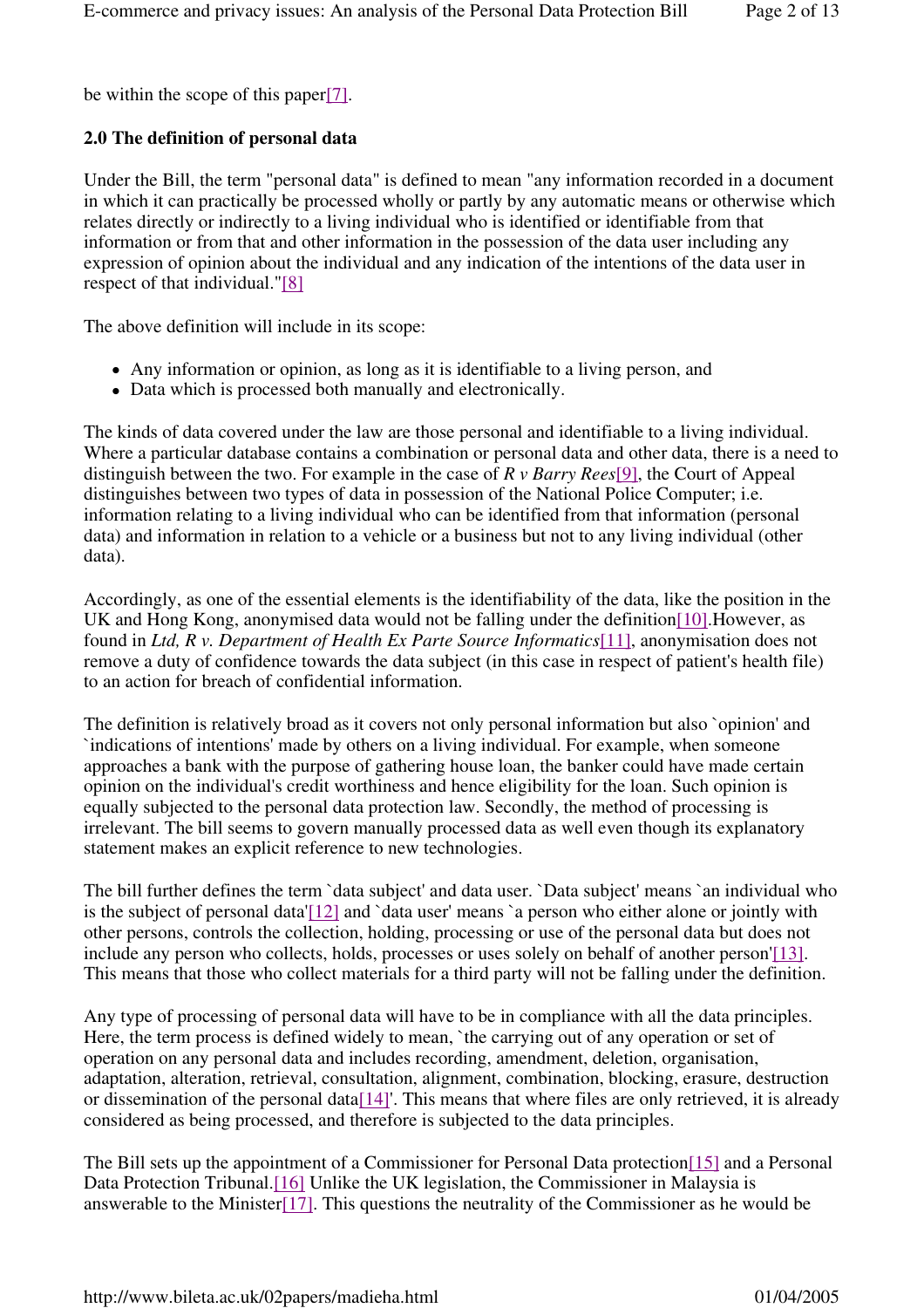expected to investigate complaints against government bodies for any breach under the law[18].

The Bill also makes way for the establishment of a code of practice, which would govern all data users[19]. This Code of Practice is to be drafted by a Code Forum, failing which the Commissioner, may himself, issue a code of practice on this area[20].

#### **3.0 Application of the law**

It is expressly stated in s 3 of the Bill that the law binds the government. This leaves the question whether the private sector is equally bound by the law or not. In this respect, it has to be borne in mind that the Australian laws have been extended to the private sectors.[21] A broader application of the laws would ensure that there is a comprehensive regime governing the holding, use, correction, disclosure and transfer of information that applies to every entity that involves in such practices.

## **4.0 Data principles**

S 4 of the Bill requires that all the data principles in the schedule is to be complied with whenever any personal data is collected, held, processed or used by data user. These principles are:

## **Principle 1- Manner of collection of personal data**

Data must be collected fairly and lawfully. The method of collection is very important. For this purpose, regards is to be made if the data user is deceived or misled as to the purposes for which the personal data are collected, held, processed or used.

Cookies are commonly used to mine data on the Internet. Such collection of personal data can hardly be considered as lawful or `fair' as it is done without the knowledge and explicit consent of the data subject and hence would seemed to be contrary to this principle[22]. However, as s 105 excludes the collection of data held outside Malaysia, this would mean that though the initial act of collection might be contrary to the first principle, but the storage and processing of data, if done overseas, will not be governed under the Malaysian law.

The data user must also be informed of when and what personal data is collected and the purpose for which the personal data are to be used.

#### **Principle 2 - Purpose of collection of personal data**

The purpose of collecting the data must be specified and lawful. In this regard, the collection of data is lawful if it relates directly to a function or activity of the data user, or necessary for that purpose. The data collected must also be adequate, relevant and not excessive in relation to the purpose.

#### **Principle 3 - Use of personal data**.

Personal data collected must only be used for the purpose in which the data is collected or any other purposes directly related to that. Once, the purpose of collecting the information ceases, the personal data must be erased, unless such erasure is prohibited under any law or against public interest.

#### **Principle 4 - Disclosure of data**

Personal data must not to be disclosed unless in relation to the purpose in which it is collected. In relation to this, s 42 contains certain exceptions such as:

- The data subject or relevant person has consented to the disclosure,
- The disclosure is necessary for the purpose of preventing or detecting crime,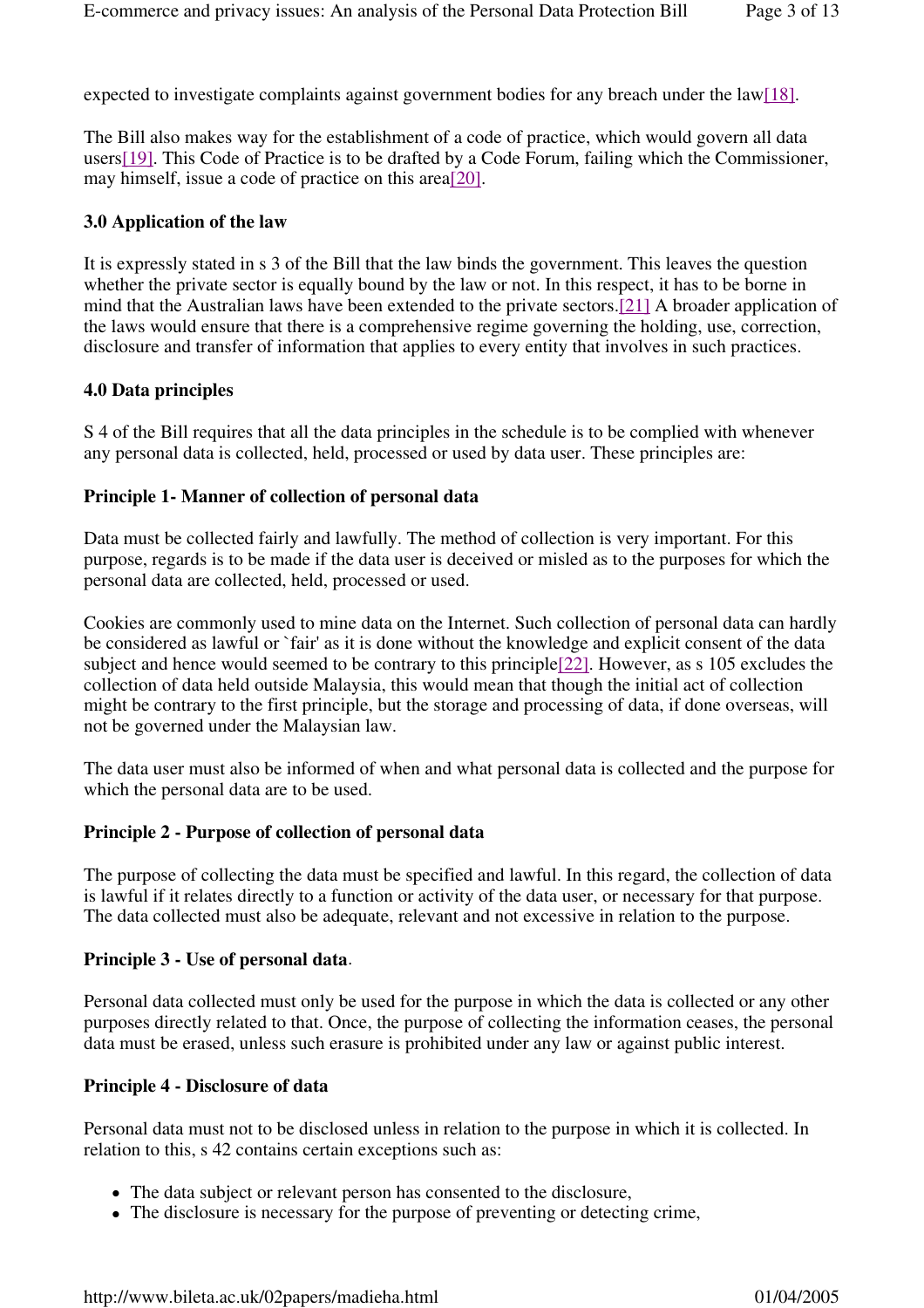- Disclosure is required under the law, or
- Disclosure is justified as being in the public interest.

The data subject may withdraw his consent for the disclosure of his personal data. In this instance, the data user has a duty to cease to hold, process or use, the personal data.

## **Principle 5 - Accuracy of personal data**

The data user is expected to take all practicable steps to ensure that the data collected are accurate, complete, relevant, not misleading and up-to-date.

## **Principle 6 - Duration of retention of personal data**

Personal data must not be kept for longer than is necessary for that purpose.

## **Principle 7 - Access to and correction of personal data**

This right of access is further explained in s 32. The essential elements of this right are:

- To be informed of the collection of personal data, and this overlaps with principle 1,
- If collection is done through automated means, to be informed of the logic involved in the decision making.

The right of access is only available upon request in writing by the data subject. Under the Bill, the data user must comply with the request not later than 45 days of the request[23]. The Bill went further to determine circumstances in which the data user may refuse with the data subject's request. This is in a situation whereby:

- The request is not in writing,
- Insufficient information from the data subject,
- If the disclosure may lead to the revelation of another individual.

The data user must notify the data subject of such refusal as soon as practicable but not later than forty days after the request[24].

The right of access is intertwined with the right to correct data as the former is normally done to invoke the latter<sup>[25]</sup>. The Bill stipulates that the request to correct data must be complied with within forty-five days.[26] For this purpose, the Bill equips the same ground and the same notification requirement, equivalent to the right of access, for data user to refuse the data subject's request[27].

Corollary to the right to correct data is the right to prevent the collection of data that are likely to cause substantial damage or unwarranted distress to the data subject or to another individual[28].

With regards to personal data held for employment purposes, s 114 exempts the access right until the expiration of seven years after the appointed date.

# **Principle 8 - Security of personal data**

The data user is expected to take all steps to safeguard against unauthorised or accidental access, processing or erasure to, alteration, disclosure or destruction of, personal data and against accidental loss of personal data. All these steps will be relevant:

• The place or location where the personal data is stored,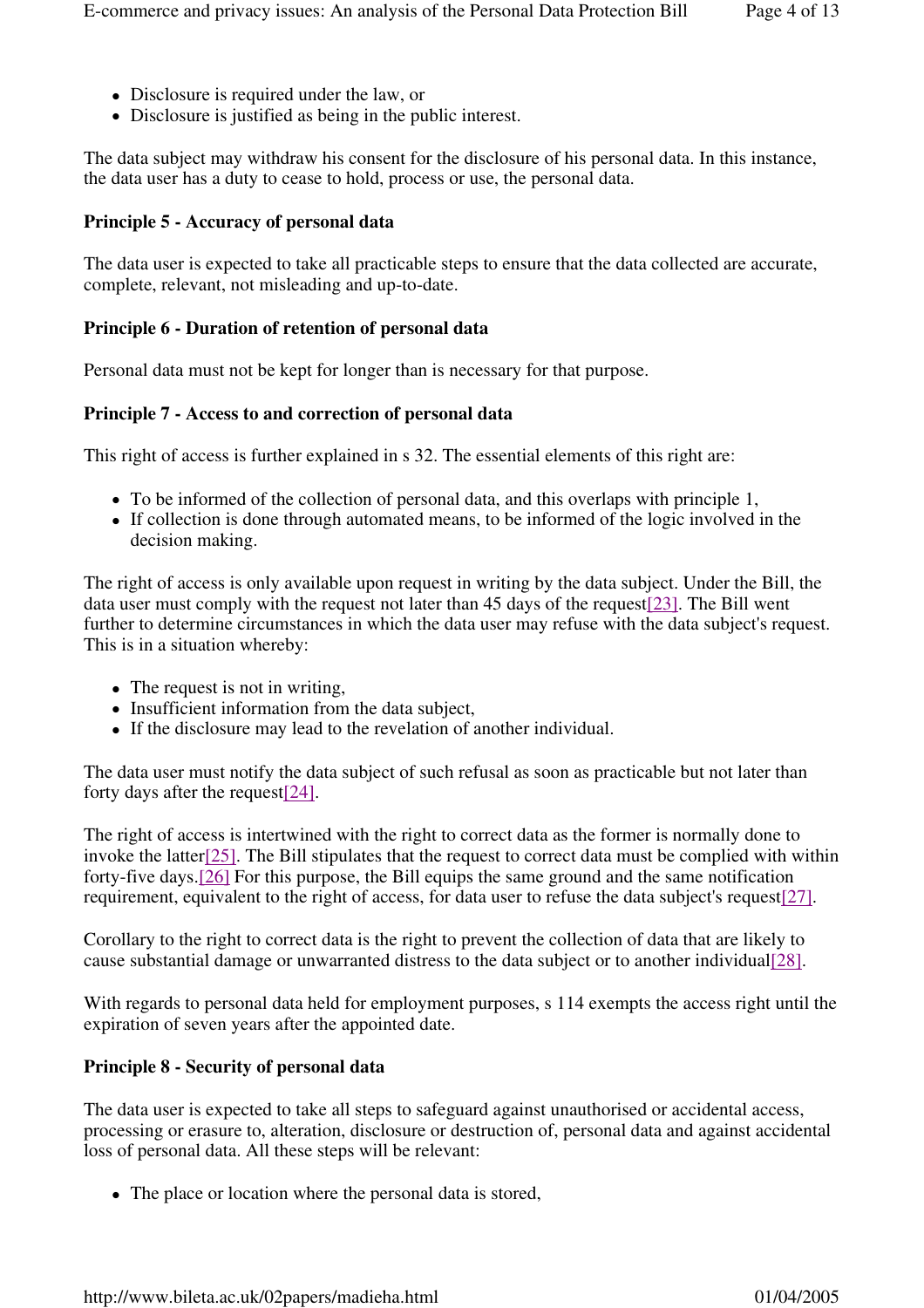- The security measures incorporated into any equipment in which the personal data are stored,
- The measures taken for ensuring the reliability, integrity and competence of the personnel having access to the personal data,
- The measures taken for ensuring the secure transmission of the personal data.

## **Principle 9 - Information to be generally available**.

The data user must inform the data subject of:

- Its policies and practices in relation to personal data,
- Be informed of the kind of personal data held by the data user; and
- The purpose for which the personal data held are to be used.

#### **5. Duties of a data user**

First and foremost, the Bill requires the registration of the data user. A data user is a person who either alone or jointly with other persons, controls the collection, holding, processing or use of the personal data but does not include any person who collects, holds, processes or uses solely on behalf of another person[29].

A data user is expected to submit a form filled with relevant particulars. Among the relevant particulars specified in the second schedule is:

- The name and address of the data user,
- A description of the personal data,
- A description of the purpose of which the data is held,
- A description of the source from which the data user wishes to obtain the personal data,
- A description as to whom the data user intends to disclose the personal data,
- The name of the place outside Malaysia which the data user intends to transfer personal data,
- Address/es for the receipt of request from the data subject for access to the personal data, and
- A description of measures to be taken for the purpose of complying with data protection Principle 8.

The data user return requirement is cumbersome as it delays the process of collection of data and if enforced would prove to be unpopular. At the moment, it would seem that all data users are subjected to this law as the Minister has not yet specified who are exempted from this duty. During the consultation process, many industries argue of the need to waive this requirement, as it is not only impractical but also difficult to implement. If enforced strictly many entities may fall foul of the law just because they fail to register and not because of non-compliance with the data principles[30].

# **6. Rights of the Data Subject**

Generally under the Bill, a data subject is entitled for:

- Right of access to personal data[31],
- Right to correct personal data[32],
- Right to prevent the collection of data that is likely to cause damage or distress,[33]
- Right in relation to automated decision-takings,  $[34]$
- Non disclosure of personal data[35],
- Withdrawal of consent for purposes of usage of data[36],
- Erasure of personal data that is no longer required.[37]

Most of these rights are intertwined with the data principles and are already covered earlier.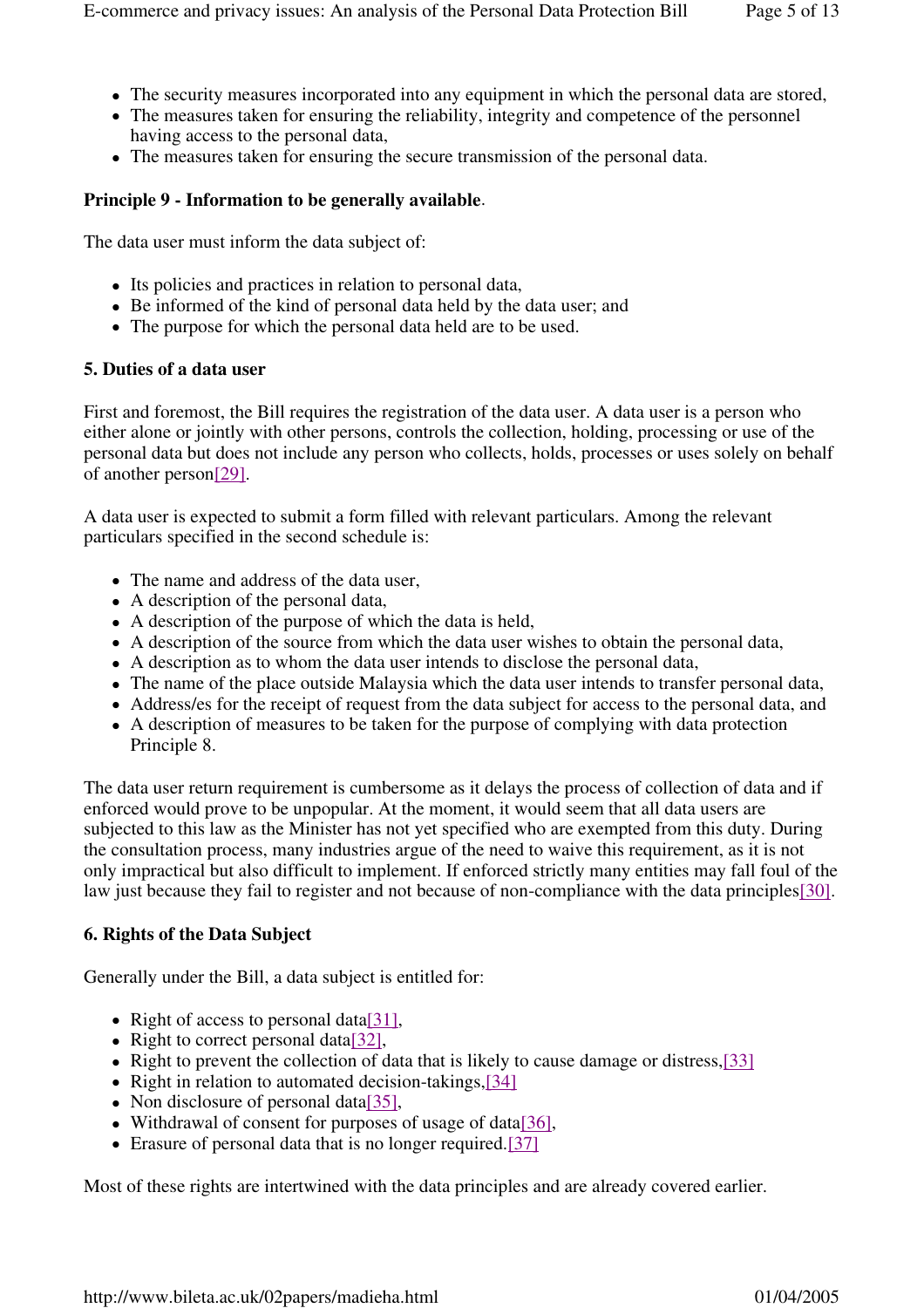# **7. Direct marketing**

The importance of personal data for direct marketing purposes is obvious. Targeted advertisement proves to be more efficient that mass advertisement. It is for this purpose that many companies that specialises on the collection and the profiling of users data operates on the Internet<sup>[38]</sup>.

The Act of direct marketing is defined under the Act to mean:

- (a) the offering of goods, facilities or services;
- (b) the advertising of the availability of goods, facilities or services; or

(c) the solicitation of donations or contributions for charitable, cultural, philanthropic, recreational, political or other purposes, by means of-

(i) information or goods sent to any person by mail, facsimile transmission, electronic mail or other similar means of communication, where the information or goods are addressed to a specific person or specific persons by name; or

(ii) telephone call made to specific persons[39].

Under the Act the data user must inform the data subject about the use of his personal data and if so requested by the data subject, to cease the use of his data. This opt-out requirement is short of the expectation of the first data principle, which requires the opt-in consent of the data subject before collection is done. Another point which needs to be considered is the legality of using cookies to collect data on surfers. Some commentators argue that such use contravenes the first data principle that the manner of collection must be `fair'. Therefore, any banner advertising company that uses cookies to collect information must provide suitable notice to the data subject[40]. In this respect looking at how the US courts treats the issue of `authorization' in *In re DoubleClick Inc v Privacy Litigation*<sup>[41]</sup>, one wonders whether `fairness' can easily be overridden by commercial needs. The same concern occurs *from R (On the Application of Robertson) v City of Wakefield Metropolitan Council*[42] where the Mr. Justice Maurice Kay dismisses the submission that the sale of electoral role amounts to a breach of the UK Data Protection Act 1998. He however accepted the submission that such sale without the consent of the data subjects may be a concern under the Human Rights Act.[43]

#### **8. Matching procedure**

The use of personal data for matching procedure is absolutely prohibited[44] unless both the data user and the Commissioner consents to the procedure following a request made in s 49. This prohibition, however, does not apply to government departments, so long as a notice to the effect is submitted to the Commissioner. The prescribed matters which needs to be notified to the Commissioner in this respect are underlined in the Third Schedule.

A matching procedure is defined under the Bill to mean:

"any procedure whereby personal data are collected for one or more purposes in respect of ten or more data subjects are compared (except by manual means) with personal data collected for any other purpose in respect of the data subjects where the comparison:

(a) is (whether in whole or in part) for the purpose of producing or verifying data that; or

(b) produces or verifies data in respect of which it is reasonable to believe that it is practicable that the data,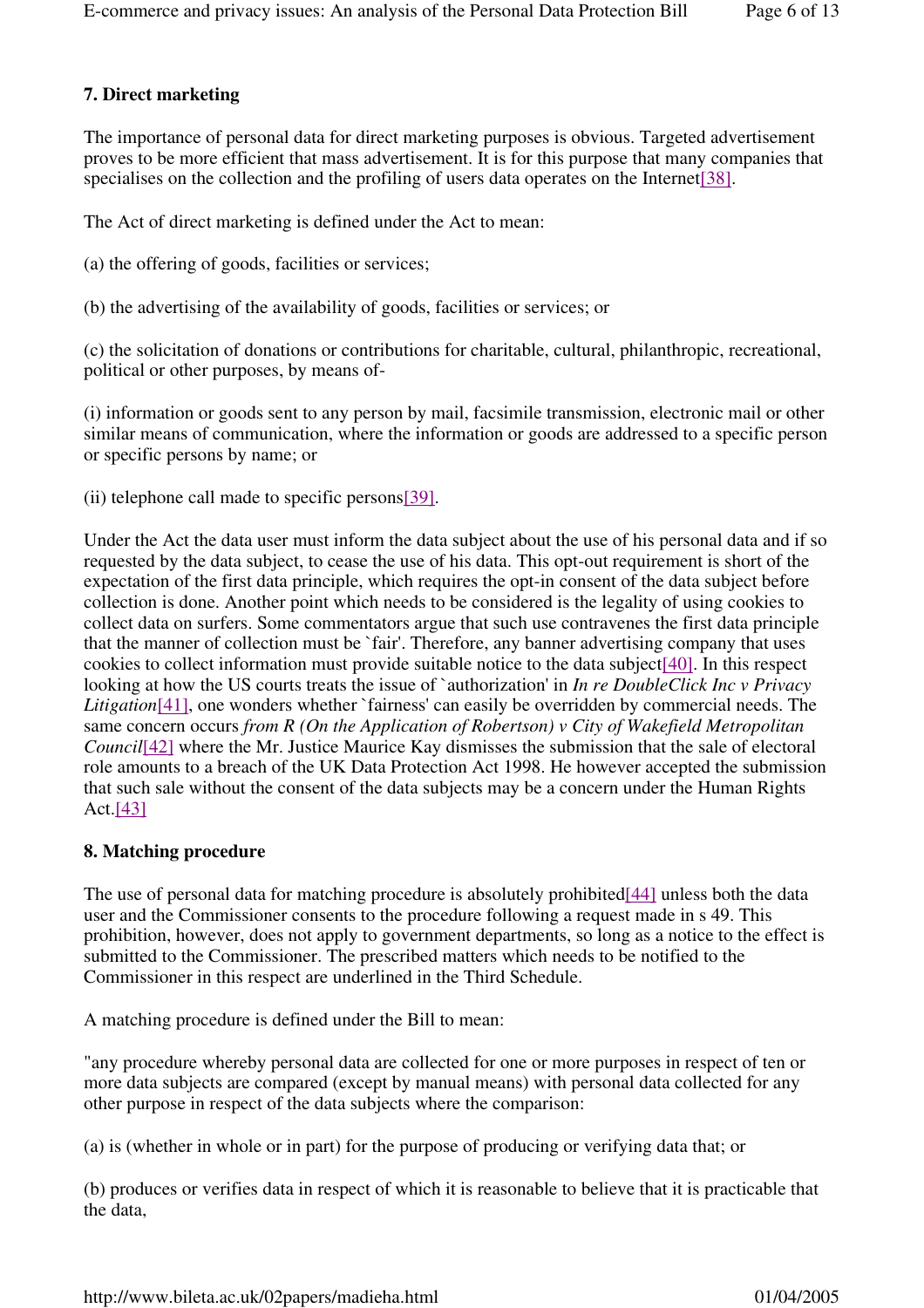may be used, whether immediately or at any subsequent time, for the purpose of taking adverse action against any of the data subjects[45].

The restriction on `matching procedure' would pose considerable difficulties on industry that depends substantially on them such as the insurance and credit card industry. This prohibition was one of the major concerns of the private industries in Malaysia. During the consultation process some of them have requested for specific industry exemption from the application of the law.

# **9. Sensitive Personal Data**

The Bill makes a distinction between personal data and sensitive personal data. The term 'sensitive personal data' is, however, not defined under the Act and is to be left entirely within the power of the Ministry to decide. Generally these types of information are considered as sensitive personal data:

- Racial or ethnic origins,
- Political opinions,
- Membership of political association,
- Religious beliefs or affiliations,
- Philosophical beliefs,
- Membership of a professional or trade association,
- Membership of a trade union,
- Sexual preference or practices,
- Criminal record,
- $\bullet$  Individual health information [46].

For these types,of data, the collection, holding, processing or use of them is strictly prohibited except in accordance with the conditions specified in the Fourth Schedule of the Bill[47]. Certain categories of use of sensitive personal data is exempted under the Bill which includes:

- in connection with employment,
- for the purpose of any legal proceedings or legal advice and the administration of justice generally,
- collected by a healthcare professional for medical purposes, and
- use by NGOs, non-profit organisations and trade unions[48].

The basic premise behind the rigorous protection of personal data perishes with the demise of the `data subject'. In this instance, the Malaysian law provides that these sensitive personal data will be exempted from the data protection principles if they are still held by the data user ten years after the death of the data subject[49].

# **10. Data held outside Malaysia**

Section 105 provides an explicit exclusion for data held outside Malaysia, unless in these circumstances:

- The personal data are used or intended to be used in Malaysia, or
- If the control of the collection, holding, processing or use of personal data is done through an agent in Malaysia.

The exclusion to data held outside Malaysia is again another express derogation from the general principles. The current practices of big and established foreign web site proprietors of using cookies to collect information on web site surfers will not be governed under the law. In fact, this is the major worry of some of the Internet users, that is, their personal data are anonymously collected, profiled and maintained by foreign entities through the usage of cookies[50]. In terms of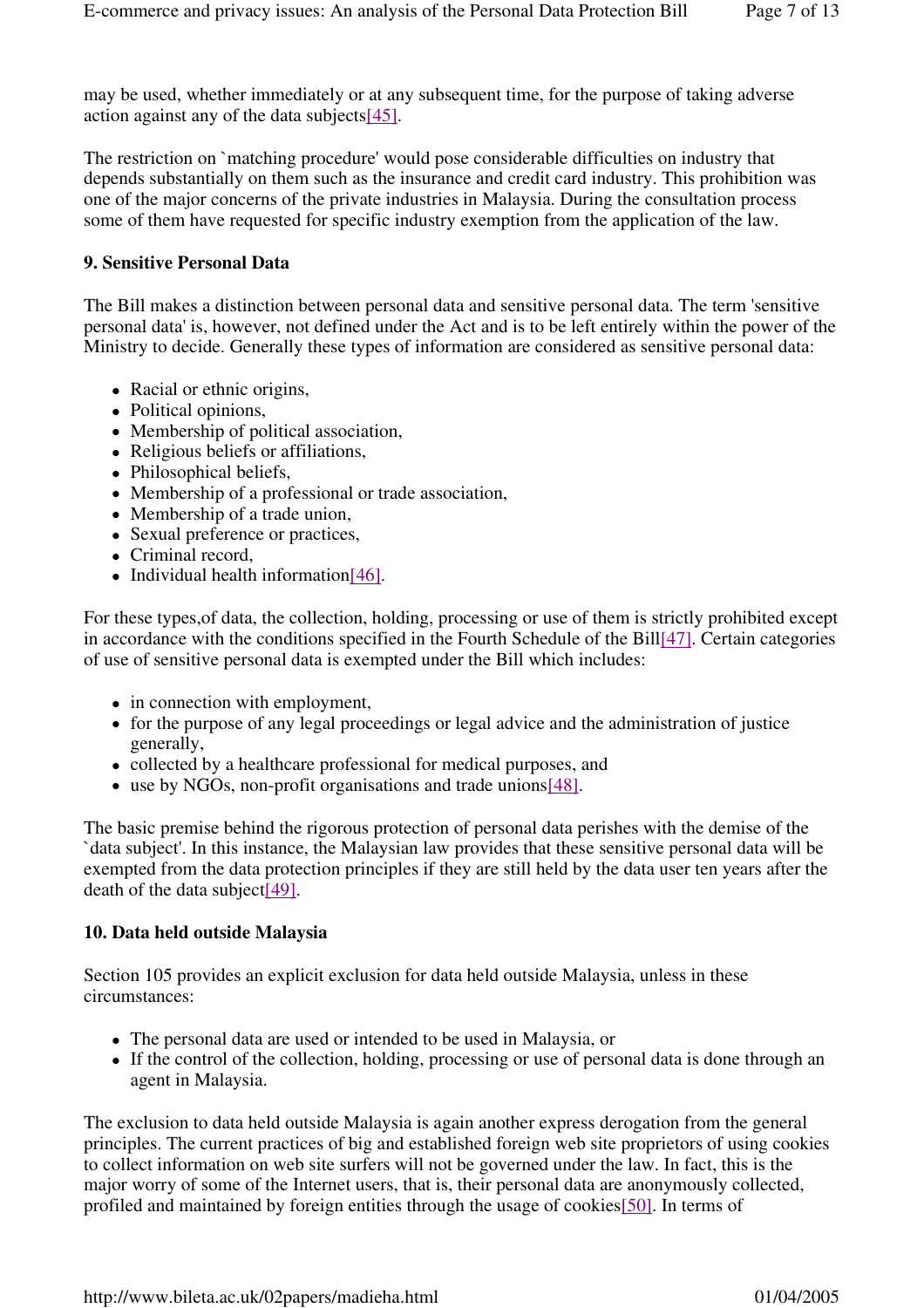enforcement, it would be very difficult to catch all these practices under the domain of the data protection law. For example, one can imagine a situation in which a non-Malaysian company creates a web site, sends cookies to Malaysian internet surfers and collects cookies containing personal data from their hard disks. The information gathered is then sold to other non-Malaysian companies that start advertising their products or services to these targeted customers. This constitutes a violation of the Malaysian law, but enforcement would be very difficult.

## **11. Transborder data flow**

The European Union was the first to come up with a regulation to restrict transborder data flow to a third country, unless that country ensures an "adequate level of protection" for data subjects[51]. The concern over the transborder flow of data is understandable given the border-less nature of the Internet. In this respect the Malaysian provision is broader as it also takes into account countries which has in force laws that serve the same purpose as that of personal data protection. The Malaysian provision thus provides that the transfer of any personal data is not allowed unless to places which:

- Has in force any law which is substantially similar to, or serves the same purpose as the personal data protection law, or
- Ensures an adequate level of protection for the rights of the data subject[52].

This provision leaves a lot of questions raised. In particular, how do we determine, and what criteria are we to take, whether a particular jurisdiction has `adequate level of protection' or `serves the same purpose as the personal data protection law? Would a country that practices self regulation, like the US, be considered as meeting the requirement? This notion is highly debatable as many critics are of the view that the US self-regulation system or the negotiated safe harbour[53] rules fall short of the expectation and therefore not `adequate'[54]. Equally debatable is third party verification services such as TRUSTe[55]. Website verification services assure consumers that the particular website bearing its seal is audited to ensure specified consumer safeguards. Would these services be considered as providing `adequate protection'?

Certain exceptions are provided under the Act, in relation to:

- Where the transfer of data is necessary for the performance of contract between the data user and the data subject or the taking steps with the view of entering into contract,
- The transfer is necessary for the conclusion and performance of a contract entered into between the data user and a person other than the data subject but is entered into at the request of the data subject,
- For the purpose of legal proceeding, obtaining legal advice and establishing, exercising or defending legal rights,
- To protect the vital interests of the data subjects,
- The recipient of the personal data is subject to a binding scheme or contract with the data user,
- The transfer is necessary for reasons of public interest[56].

These exemptions relates to circumstances in which either the data subject themselves require the transfer of data for the conclusion, performance of contract or when public interest overrides the interest of the data subject.

# **Exemptions**

The Bill lays down a number of exemptions, depending on the urgency and justifiability of the use of personal data. On that basis, national security, defence or international relations is considered as a legitimate factor for the exemption of almost all of the data principles, with the exception of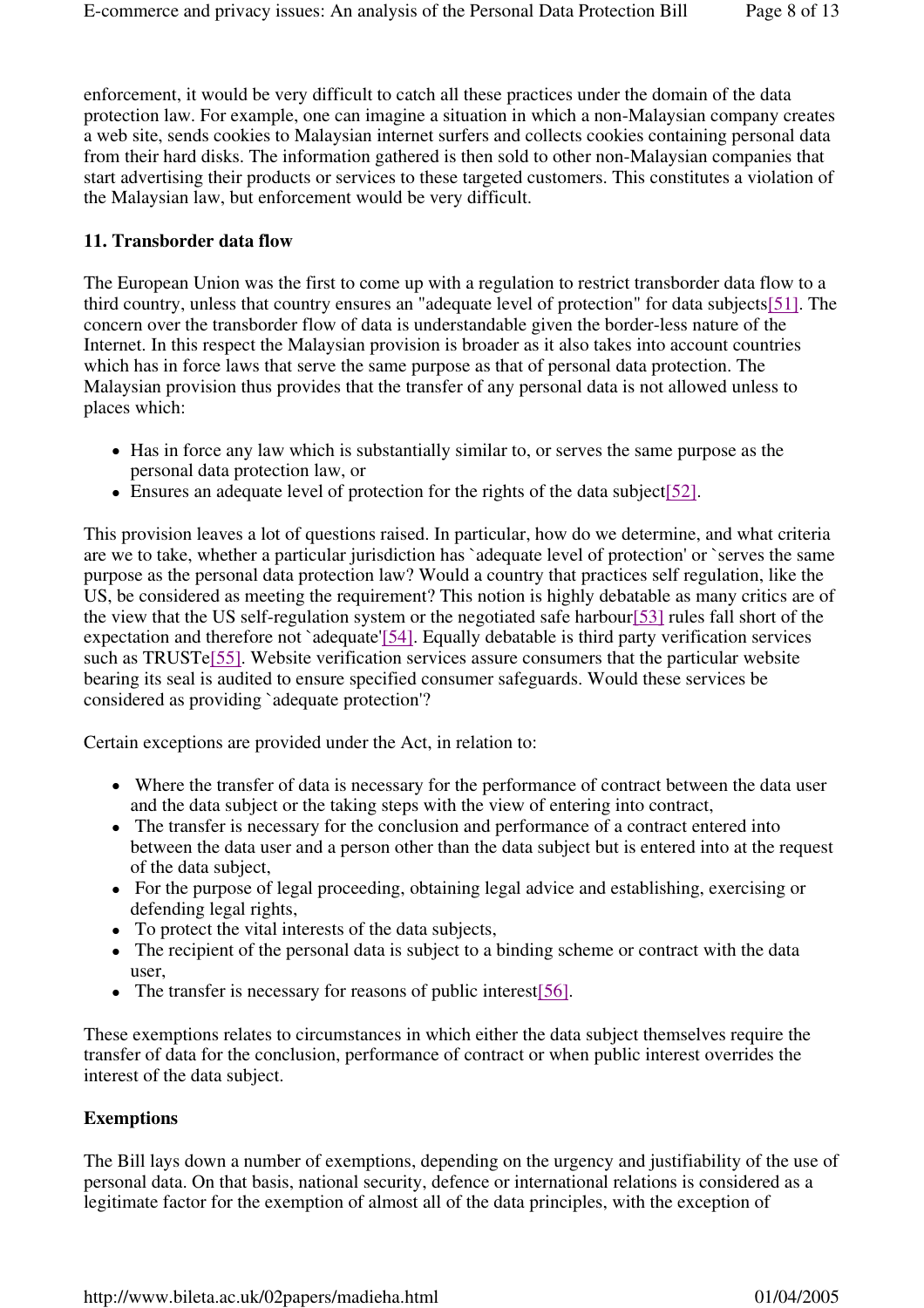principle 8[57]. This means that government bodies that require personal data for those purposes are only required to safeguard the security of personal data under Principle 8.

Next on the list are crime, taxation, [58] judicial appointment [59], staff planning [60] and relevant process[61]. All of these purposes are exempted from principles 3, 4, and 7. Personal data sought on any of these grounds will not need to comply with the principle of use, disclosure and accuracy of data.

All of these exemptions illustrate situations where `privacy' is a matter of "balance" rather than human right. In relation to the use of personal data for legal action, the case of *Totalise plc v Motley Fool Ltd* [62] will be of assistance. In this case the defendant (a financial web site) sought to raise DPA 98 as a defence to an action raised by the plaintiff (the internet service provider) who wanted to discover the identity of a subscriber who had been posting defamatory remarks about the plaintiff on the defendant's bulletin. The defendant removed the defamatory materials but argued that the disclosure of the identity of the subscriber would breach Data Protection Act 1998.

Robert Owen J held that s 35 permitted disclosure to be made if this were necessary for legal proceedings (including prospective legal proceedings) irrespective of the identity of the parties.

| Purpose                                                                          | Exemptions          |
|----------------------------------------------------------------------------------|---------------------|
| National security, defence or international relations Principle 1,2,3, 4, and 9. |                     |
| Crime, taxation                                                                  | Principles 3, 4, 7  |
| Health                                                                           | Principle 7         |
| Social work                                                                      | Principle 7         |
| <b>Regulatory functions</b>                                                      | Principle 7         |
| Judicial appointment                                                             | Principle 3, 4, 7   |
| Legal professional privilege                                                     | Principle 7         |
| Domestic purpose                                                                 | Total exemptions    |
| Staff planning                                                                   | Principles 3, 4, 7  |
| Relevant process                                                                 | Principles 3, 4, 7  |
| Personal reference                                                               | Principle 7         |
| Statistic and research purposes                                                  | Principles 3, 4     |
| News activity                                                                    | Principle 4         |
| Sensitive personal data after death                                              | Total exemptions    |
| Information available to the public                                              | Principles 4, 5, 7. |

The list of the exemptions are enumerated in the following table:

# **Conclusion**

The Malaysian government is introducing a multi purpose smartcard to replace the existing ID cards. The card will have several applications, including personal details of the holder, driving licence, immigration, health details and also credit card. The idea is to have one card that contains all possible personal details of a person besides serving as a credit card. This idea, novel as it seems, may implicate privacy concerns as the potential of abuse is enormous[63].

In following the discourse on the interface between privacy and technology, it should not be forgotten that under the Malaysian Constitution, privacy is not a fundamental human right. Be it as it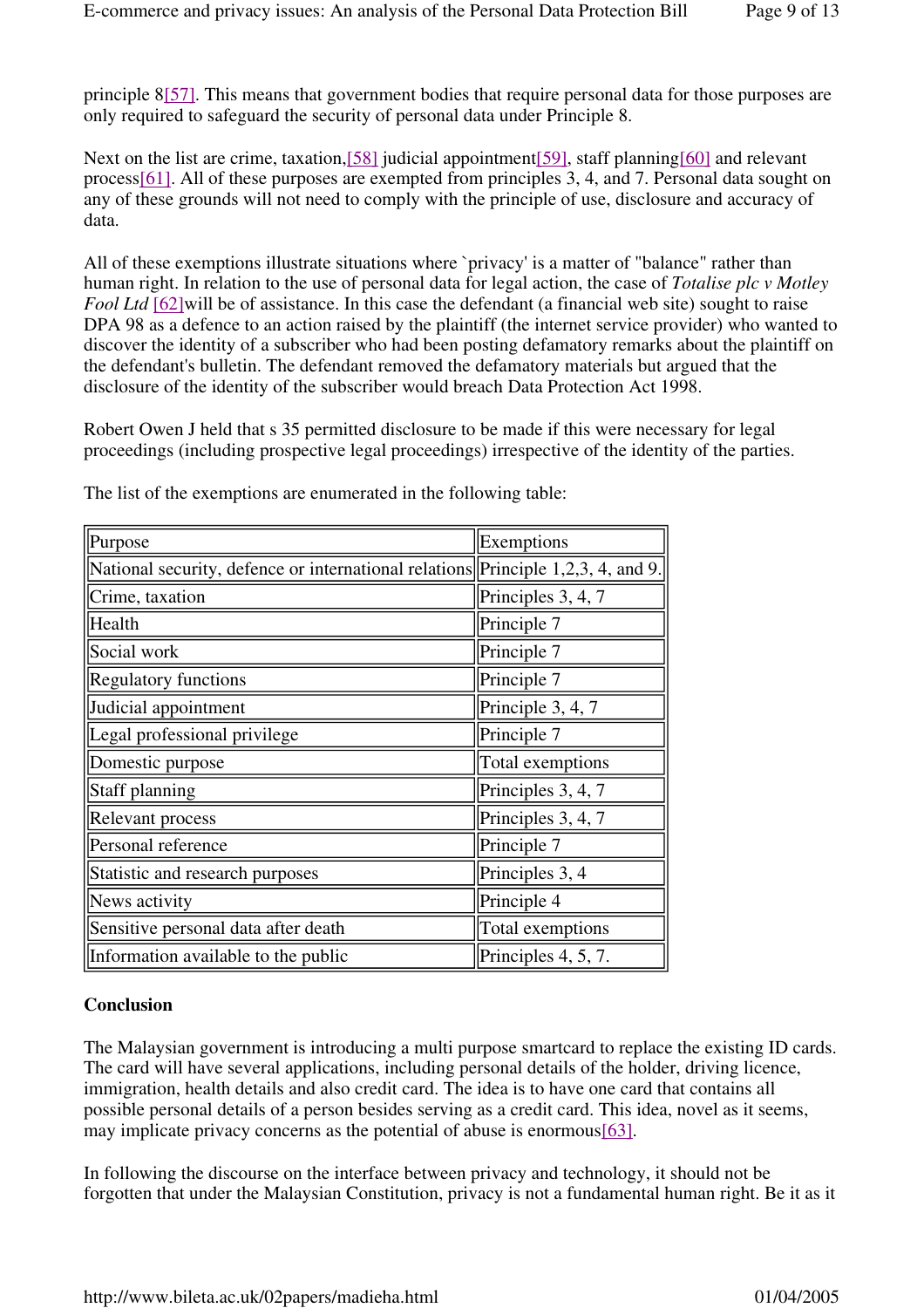is, the incentive to regulate against the invasion of individual's privacy either by the government or by the commercial sector does not reign supreme. It is because of this that the attempt to introduce laws to the effect is facing considerable objections by many industries and delaying the passing of the law.

Whatever praises the new law hails, it has to be borne in mind that it is hardly a privacy law that endorses the notion that `one must be left alone'. Instead this legislation is information laws, protecting data before people. Instead of being concerned with the full range of privacy and surveillance issues, it deal only with the way personal data is collected, stored, used and accessed'. Exploring that idea further Davies opines that the present data protection legislation suffers from two main flaws. The first and most obvious is that they tend to allow many privacy violations to occur through exemptions for law enforcement and taxation. It is on this point that the Malaysian Personal Data Protection Bill is a true testimony. The wide variety of exemptions available, in particular with respect to national security, defence or international relations, defeats the whole purpose of coming up with the law. The second is that data -protection law does almost nothing to prevent or limit the collection of information, it merely describes the manner of collection and processing of data[64].

With regards to the suggestion that data privacy be regulated by self regulation and not through government-made laws, it is submitted that in the face of commercial might, this may not be a viable option[65]. In Malaysia, recently, the Multimedia and Communication Commission has drafted a framework of Internet Code of Conduct for Internet users. While the Code of Conduct is an example of self-regulation, the implementation of the Code is strongly backed by legislation, i.e. the Communication and Multimedia Act 1998. In this respect, the new Bill is very much welcomed and its immediate promulgation and subsequent implementation is awaited anxiously by many quarters of the society.

[1] Warren & Brandeis, 'The Right to Privacy', *Harvard Law Review*, Vol IV, December 15, 1890.

[2] There are four types of privacy right, informational privacy, territorial privacy, personal privacy and communications and surveillance privacy. In Europe for example, *The Charter of Fundamental Rights of the European Union* (Official Journal 2000C 346/01) carries a broader notion of privacy right.

[3] See Eugene Clark & George Cho, `Privacy in an e-Business World: A Question of Balance'*, Journal of Law and Information Science*, Vol. 11 No 1, 2000/2001.

[4] 'Data Protection in Europe', in *Technology and Privacy: the New Landscape*, edited by Philip E. Agre and Marc Rotenberg, (1998, MIT Press, Massachusetts). He views that in the west, privacy rules were developed out of concern over government surveillance on their citizens. With the advancement of computers, in the 1980s, there is a shift in the perception of privacy and privacy invasion, resulting in the formalisation of rules in the form of data-protection principles.

[5] For UK experience, read the useful advice given by Kenneth Meechan, `Time's up', *Solicitor's Journal*, 19 October 2001.

[6] There are a number of other countries that have similar legislations such as Spain, see Sonia Cortes, `Data Protection Under Spanish Law': [2000] *CTLR* 71. For Hong Kong, see, Mark Berthold & Raymond Wacks, `*Data Privacy Law in Hong Kong'*, (1997) Pearsons Professional (Hong Kong) Limited. For UK, see, David Bainbridge, *Introduction to Computer Law*, Pearson Education Limited (2000), Fourth Edition. See also Chan-Mo Chung, `Korea's Recent Legislation on Online Data Protection, *Privacy Law and Policy Reporter*, austlii database; Robyn Durie, `An Overview of the Data protection Act 1998', [2000] *CTLR* 88 and Bruce Leorgburu, `Doing Business Between the EU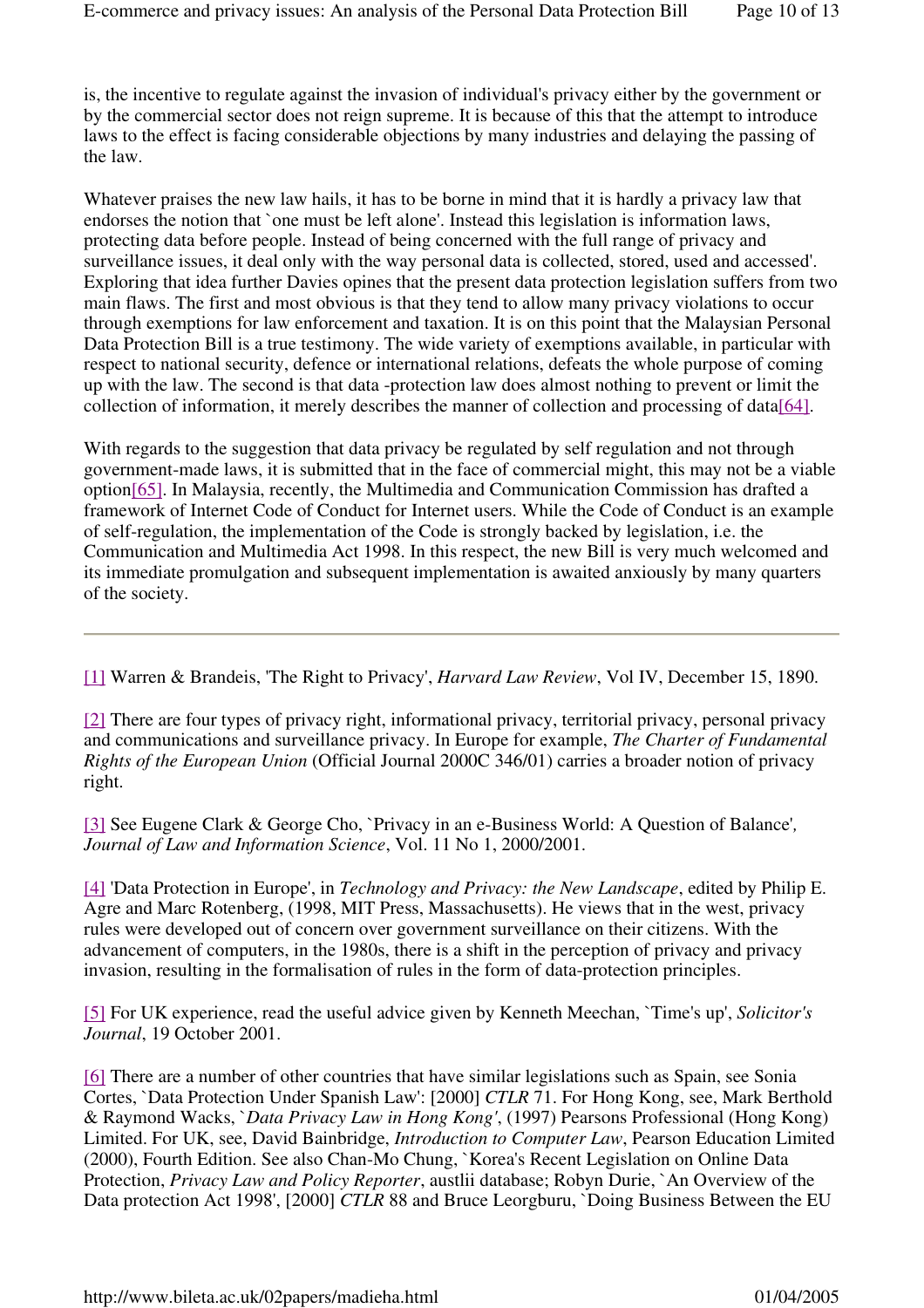and New Zealand: What Do You Have to Do to Protect Personal Information These Days', [2000] *CTLR* Issue 4 p. 94.

[7] For further reading on this issue, see, Overstraeten and Szafran, `Data Protection and Privacy on the Internet : Technical Considerations and European Legal Framework', [2001] *CTLR* 56.

[8] S 2 of the Bill.

[9] [2000] EWCA Crim 55, 20<sup>th</sup> October, 2000.

[10] See *R v DoH, ex p Source Informatics Ltd* [2000] 2 WLR 940, where the Court of Appeal held that the European Directive did not have any applicability to the use of anonymised data, although the Commissioner has expressed doubts as to how truly anonymous data can ever be made, and emphasizes that anonymising data will in itself constitute processing and have to comply with the Act.

[11] [1999] EWHC 315. In the words of Mr Justice Latham:

"Anonymisation (with or without aggregation) does not, in our view, remove the duty of confidence towards the patients who are the subject of the data. Apart from the risk of identification of a patient despite anonymisation, the patient would not have entrusted the information to the GP or the pharmacists for it to be provided to the data company. The patient would not have been aware of or have consented to the information being given to the data company, but would have given it to be used in connection with his care and treatment and wider NHS purposes. Anonymisation of the data (with or without aggregation) would not obviate a breach of confidence."

[12] Section 2 of the Bill.

[13] Section 2 of the Bill.

[14] Section 2 of the Bill.

[15] See section 5, on the terms of appointment, s 6 on the powers and functions of the Commissioner, s 7 on the power to delegate certain powers and s 8 on the duty to maintain secrecy.

[16] See s 9 on the establishment of the Tribunal, s 10 on the resignation and termination of appointment, s 11 on the suspension of members, and further s 12-17.

[17] Section 5(4) of the Bill.

[18] The Act applies both to the private sector and government bodies.

[19] Part V of the Bill.

[20] See s 25 of the Bill.

[21] See the amendment to the Australian Privacy Act 1988.

[22] This is the view of Dominic Callaghan, `Cookie Regulation in Australia', [2001] CTLR 106.

[23] S 33 of the Bill.

[24] S 34 of the Bill.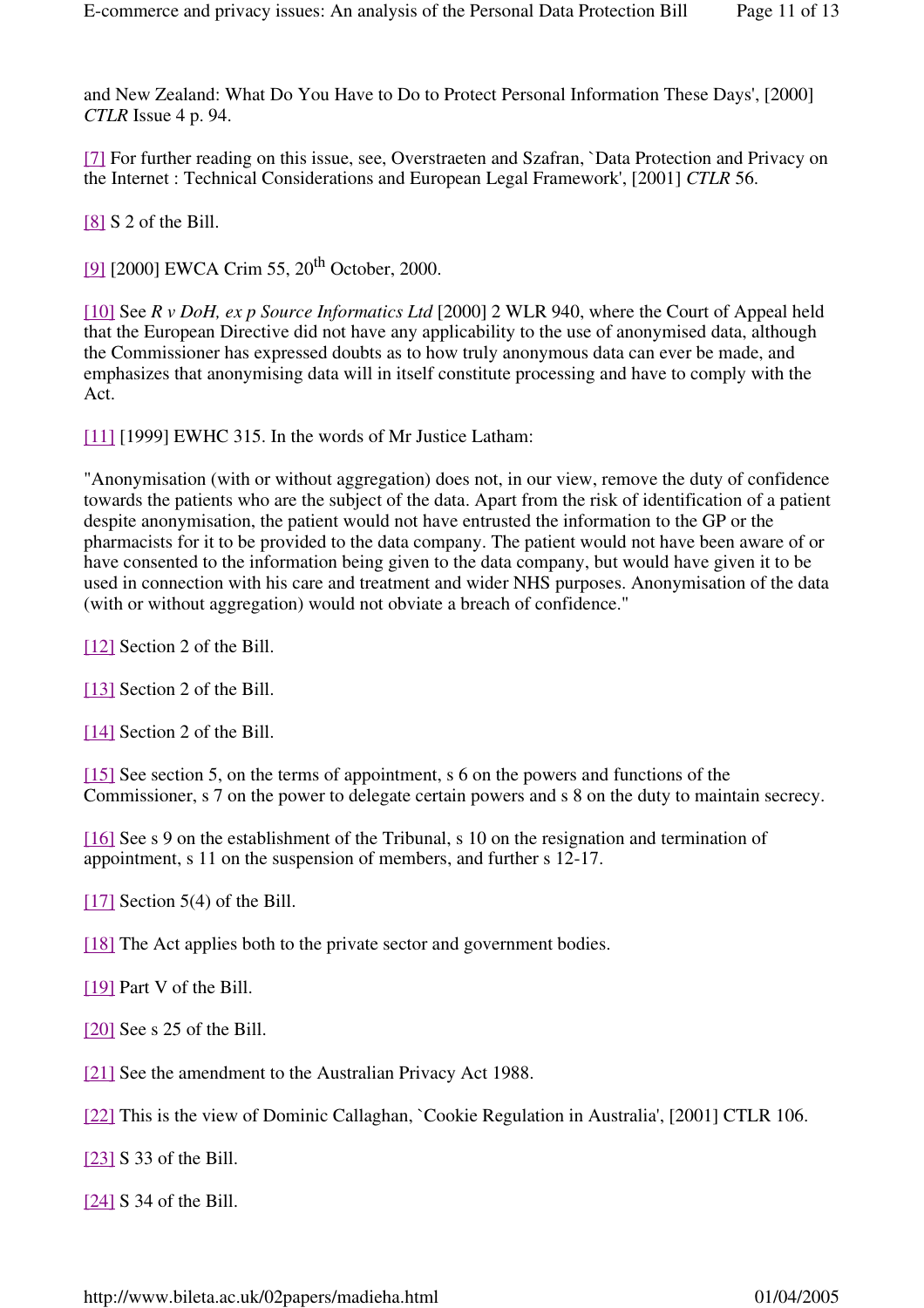[25] S 36 of the Bill.

[26] S 37 of the Bill.

[27] S 38 of the Bill.

[28] S 40 of the Bill.

[29] The UK case of *R v Griffin*, (unreported) would be relevant here. In this case, Rise LJ and Waller J, of the High Court found that an accountant who prepared spreadsheets from accounting records provided by his clients and used them to prepare accounts for submission to taxation and other authorities on their behalf is a data user.

[30] See the result of *Re Griffith*, supra.

[31] S 32 of the Bill.

[32] S 36 of the Bill.

[33] S 40 of the Bill.

[34] S 41 of the Bill.

[35] S 42 of the Bill.

[36] S 43 of the Bill.

[37] S 44 of the Bill.

[38] See further Van Overstraeten and Szafran, supra.

[39] S 52(2) of the Bill.

[40] See Dominic Callaghan, Cookie Regulation in Australia, [2001] *CTLR* 106.

[41] 2001 U.S. Dist. LEXIS 3498. In this case, the US District Court for the Southern District of New York found that as the defendant collected data from their affiliated web sites, the submissions containing `personal data' made by users to defendant's affiliated web sites were all `intended' for those web sites, therefore the web sites' authorization was sufficient to except Doubleclick's access.

#### [42] [2001] EWHC Admin 915

[43] He made express reference to *X v United Kingdom* 30 DR 239 which concerned the compulsory completion of a census form which includes details of sex, marital status, place of birth and other personal details, *Ms v Sweden* 28 EHRR 313 which concerns the disclosure of medical records and *Regina v Chief Constable of North Wales Police, ex parte Thorpe* [1999] QB 396 which concerns the disclosure by the Police of the fact that local residents are convicted paedophiles..

[44] s 48 of the Bill.

 $[45]$  s 2 of the Bill.

[46] see Eugene Clark & George Ho, `Privacy in an e-Business World: A Question of Balance*,*